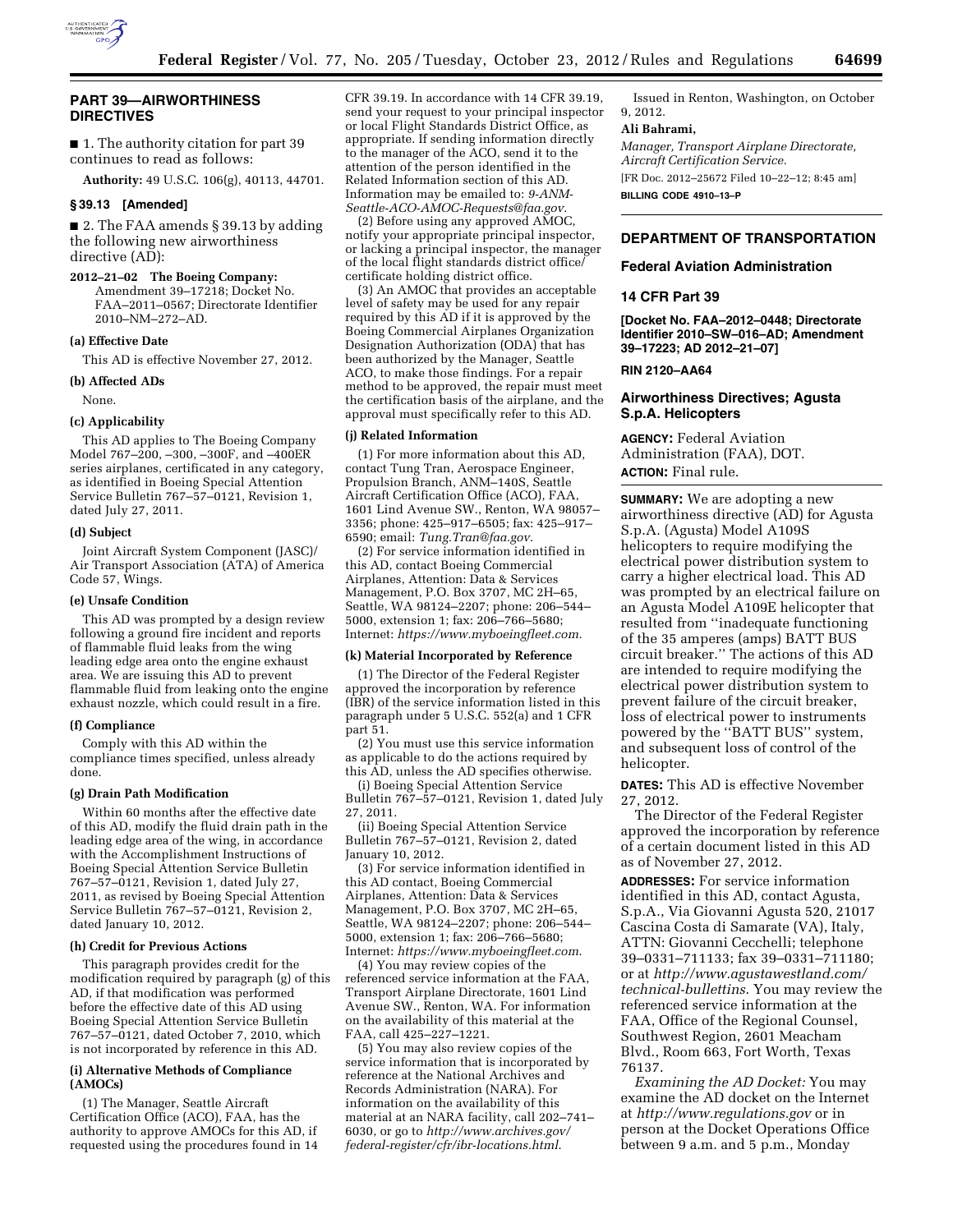through Friday, except Federal holidays. The AD docket contains this AD, any incorporated-by-reference service information, the economic evaluation, any comments received, and other information. The street address for the Docket Operations Office (phone: 800– 647–5527) is U.S. Department of Transportation, Docket Operations Office, M–30, West Building Ground Floor, Room W12–140, 1200 New Jersey Avenue SE., Washington, DC 20590.

# **FOR FURTHER INFORMATION CONTACT:**

Mark F. Wiley, Aviation Safety Engineer, Regulations and Policy Group, Rotorcraft Directorate, FAA, 2601 Meacham Blvd., Fort Worth, Texas 76137; telephone (817) 222–5110; email *[mark.wiley@faa.gov](mailto:mark.wiley@faa.gov)*.

# **SUPPLEMENTARY INFORMATION:**

### **Discussion**

On May 9, 2012, at 77 FR 27144, the **Federal Register** published our Notice of Proposed Rulemaking (NPRM), which proposed to amend 14 CFR part 39 to include an AD that would apply to Agusta Model A109S helicopters, serial numbers up to and including 22151. That NPRM proposed to require compliance with specified portions of the manufacturer's service bulletin to modify the electrical power distribution system by installing a ''BATT BUS'' Circuit Breaker Modification Kit, part number 109–0824–73–107, and testing for proper functioning of the electrical system. The proposed requirements were intended to prevent failure of the circuit breaker, loss of electrical power to instruments powered by the ''BATT BUS'' system, and subsequent loss of control of the helicopter.

The European Aviation Safety Agency (EASA), which is the Technical Agent for the Member States of the European Union, issued EASA AD No. 2009–0137, dated June 23, 2009, for the Agusta Model A109E helicopter to correct an unsafe electrical condition caused by an inadequately functioning circuit breaker that was not within design requirements. That EASA AD required installing a ''BATT BUS'' circuit breaker modification kit on Model A109E helicopters. Based on the unsafe condition created by this circuit breaker as described in EASA AD No. 2009– 0137, the FAA issued AD 2010–20–21 (75 FR 61341, October 5, 2010; Correction published at 75 FR 65224, October 22, 2010) to require installing a ''BATT BUS'' circuit breaker modification kit on Model A109E helicopters in the United States. Subsequently, EASA issued AD No. 2009–0264, dated December 15, 2009, to correct the same unsafe condition on the

Agusta Model A109S helicopter due to the design commonality between the electrical power distribution system of the Model A109E and A109S helicopters. The FAA is issuing this AD for the Model A109S helicopter to correct this same unsafe condition.

### **Comments**

We gave the public the opportunity to participate in developing this AD, but we did not receive any comments on the NPRM (77 FR 27144, May 9, 2012).

### **FAA's Determination**

These helicopters have been approved by the aviation authority of Italy and are approved for operation in the United States. Pursuant to our bilateral agreement with Italy, EASA, its technical representative, has notified us of the unsafe condition described in the EASA AD. We are issuing this AD because we evaluated all information provided by EASA and determined the unsafe condition exists and is likely to exist or develop on other helicopters of the same type design and that air safety and the public interest require adopting the AD requirements as proposed.

# **Differences Between This AD and the EASA AD**

This AD does not reference the calendar date of June 30, 2010, which has already passed.

### **Related Service Information**

Agusta has issued Bollettino Tecnico No. 109S–35, dated December 11, 2009 (BT), which specifies modifying and testing the ''BATT BUS'' circuit breaker installation. EASA classified this BT as mandatory and issued AD No. 2009– 0264, dated December 15, 2009, to ensure the continued airworthiness of these helicopters.

### **Costs of Compliance**

We estimate that this AD will affect 15 helicopters of U.S. Registry. We estimate that operators may incur the following costs in order to comply with this AD. It will take about 8 work-hours per helicopter to install the ''BATT BUS'' circuit breaker modification kit at an average labor rate of \$85 per workhour and required parts will cost about \$471 per helicopter. Based on these figures, we estimate the total cost impact of this AD on U.S. operators to be \$17,265.

According to the Agusta service information, some of the costs of this AD may be covered under warranty, thereby reducing the cost impact on affected individuals. We do not control warranty coverage by Agusta.

Accordingly, we have included all costs in our cost estimate.

# **Authority for This Rulemaking**

Title 49 of the United States Code specifies the FAA's authority to issue rules on aviation safety. Subtitle I, section 106, describes the authority of the FAA Administrator. Subtitle VII: Aviation Programs, describes in more detail the scope of the Agency's authority.

We are issuing this rulemaking under the authority described in Subtitle VII, Part A, Subpart III, Section 44701: ''General requirements.'' Under that section, Congress charges the FAA with promoting safe flight of civil aircraft in air commerce by prescribing regulations for practices, methods, and procedures the Administrator finds necessary for safety in air commerce. This regulation is within the scope of that authority because it addresses an unsafe condition that is likely to exist or develop on helicopters identified in this rulemaking action.

# **Regulatory Findings**

This AD will not have federalism implications under Executive Order 13132. This AD will not have a substantial direct effect on the States, on the relationship between the national government and the States, or on the distribution of power and responsibilities among the various levels of government.

For the reasons discussed above, I certify that this AD:

(1) Is not a ''significant regulatory action'' under Executive Order 12866;

(2) Is not a ''significant rule'' under DOT Regulatory Policies and Procedures (44 FR 11034, February 26, 1979);

(3) Will not affect intrastate aviation in Alaska to the extent that it justifies making a regulatory distinction; and

(4) Will not have a significant economic impact, positive or negative, on a substantial number of small entities under the criteria of the Regulatory Flexibility Act.

We prepared an economic evaluation of the estimated costs to comply with this AD and placed it in the AD docket.

#### **List of Subjects in 14 CFR Part 39**

Air transportation, Aircraft, Aviation safety, Incorporation by reference, Safety.

### **Adoption of the Amendment**

Accordingly, under the authority delegated to me by the Administrator, the FAA amends 14 CFR part 39 as follows: